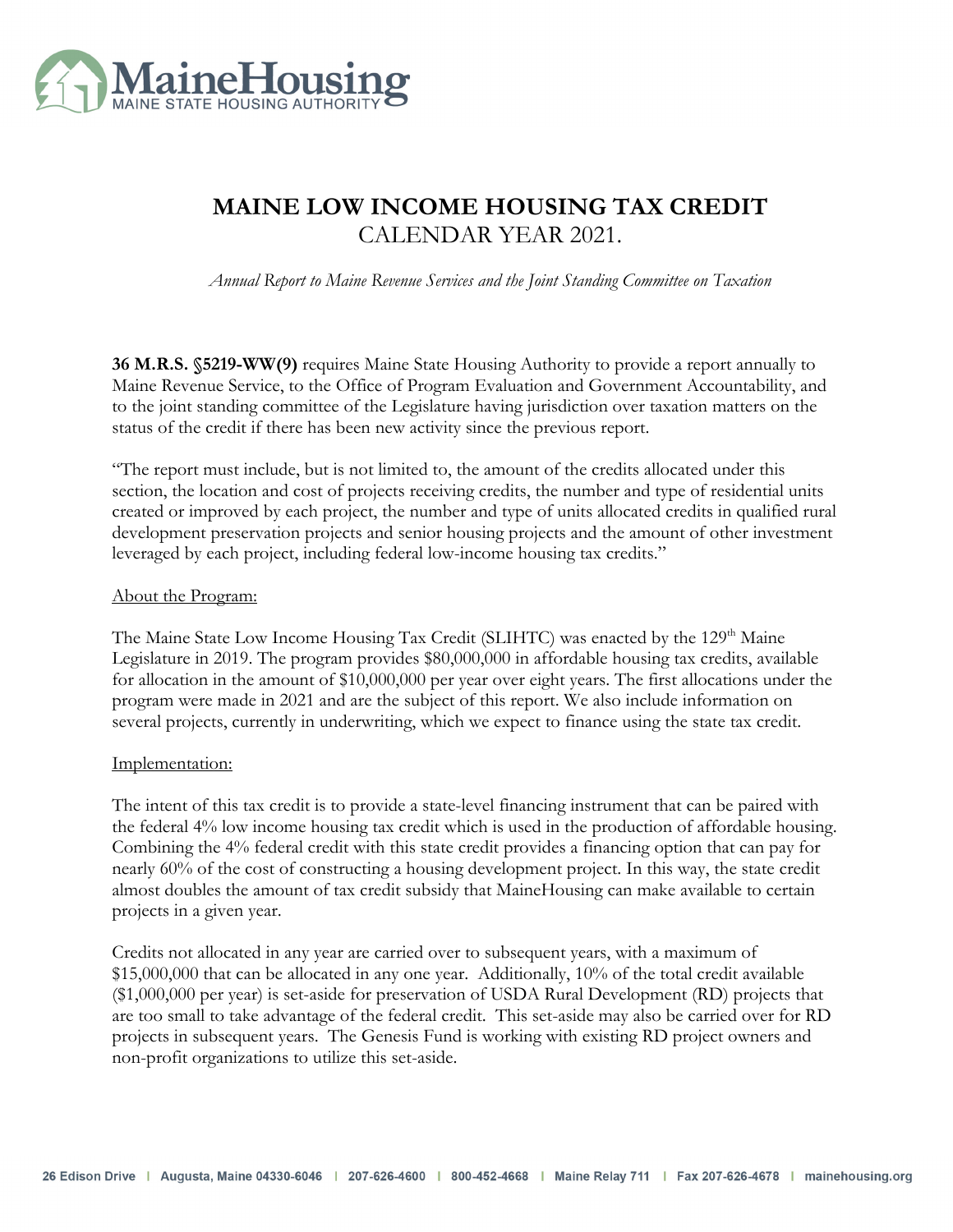The SLIHTC is a one-time credit that is used at the end of a project's construction, whereas the federal credits are spread out over 10 years. As enacted, the SLIHTC was designed to provide state credit equal to the federal credit, but results in the first year suggested that the most efficient method of allocation is to provide SLIHTC in an amount *not to exceed* the federal credit. A legislative amendment was passed in 2021 as part of that year's tax conformity legislation to make this change. This allows MaineHousing to maximize the use of the federal credit, which is effectively unlimited, and to more efficiently use the fixed amount of SLIHTC that is available to allocate each year.

While these credits have been awarded to projects, no credits were actually claimed during 2021. These credits are not actually claimed until the project is completed and an independent cost certification has been prepared. Multifamily apartment projects can take between two and three years to create, so there is a lag between time of award and time of payment.

## Tax Credit Awards

MaineHousing has awarded three projects that are currently under construction to receive a combined allocation of \$12,646,074 in SLIHTC for 2021 and 2022. An additional project is in underwriting that has requested a 2021-2022 allocation of \$6,103,655, but the project has yet to receive its formal notice to proceed. Two additional projects are currently in underwriting and are expected to be allocated 2023 SLIHTC totaling \$3,317,983.

This makes a total of six projects that are in construction or in the pipeline and which have either been awarded or anticipate using this credit. The first of these projects won't be completed until the end of 2022 at the earliest, and given construction delays due to COVID-19 we believe it is possible that the construction timeline might push some of these over into or through 2023.

The accompanying table provides specific details on the three projects that were funded in 2021 using the state tax credit. One of the projects, Mary Street in Skowhegan, qualifies as a rural project.

It is important to note that projects in certain jurisdictions (such as Portland) can qualify for a bonus amount of federal tax credit. Because the state credit is tied to the federal credit, these bonuses make it possible to finance a greater proportion of certain projects with federal resources, allowing us to stretch the state credit to support more projects in other places. So while a substantial proportion of this year's SLIHTC went to projects in Portland, this freed up other resources to fund three additional projects (in Bath, Scarborough in Augusta – not included in this report) all of which, according to SLIHTC definition would be considered rural, and which, in the absence of this program, would not have been funded.

When considering both the projects that have been funded and those that are in underwriting, the state can expect to have invested \$22,067,712 of SLIHTC over the first three program years, in projects with a total development cost of \$110,653,437. This has leveraged a total of \$88,585,725 of construction funding and subsidy from other sources, and resulted in the addition of 300 new housing units, 276 of which can be classified as affordable.